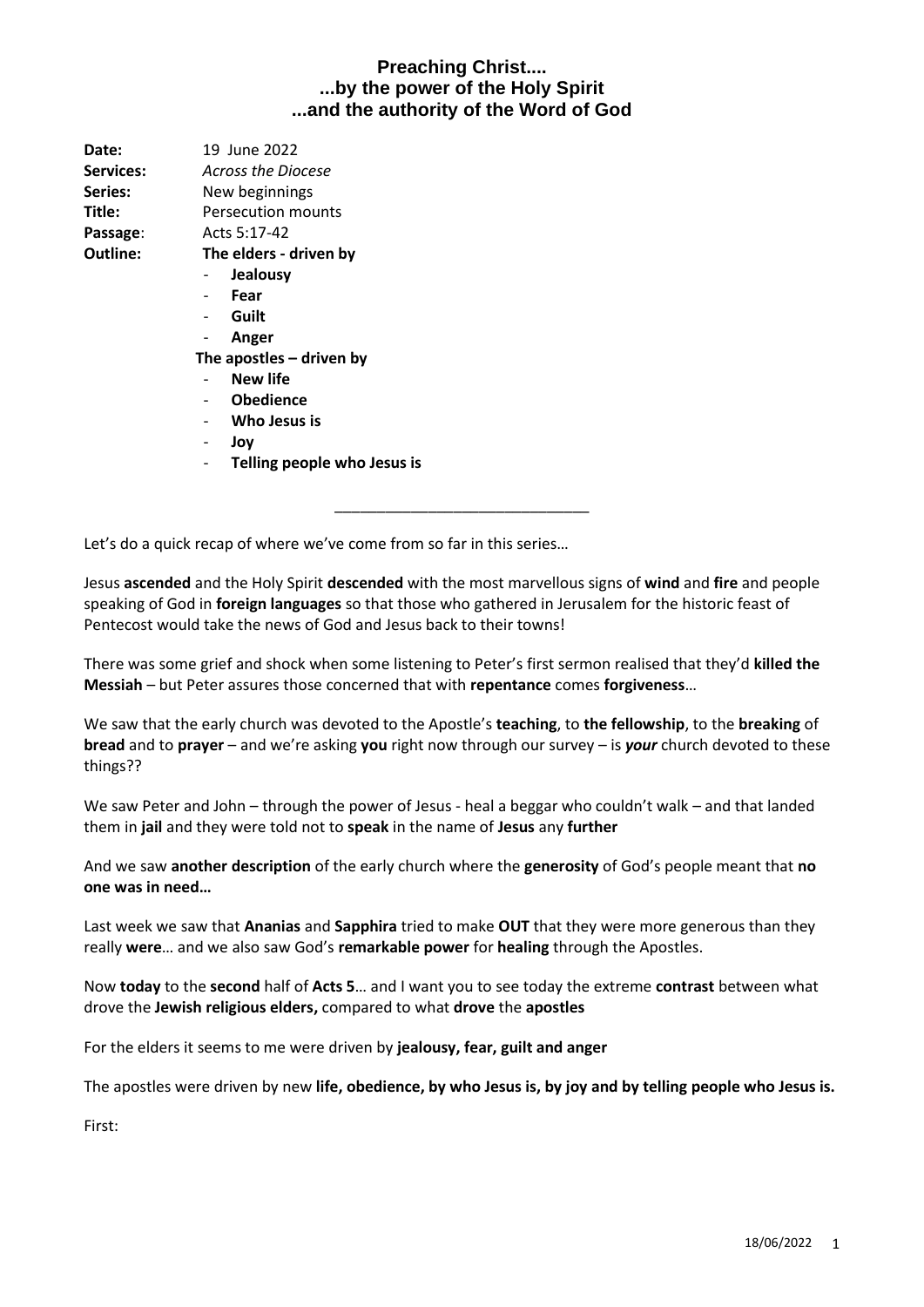#### **1. THE ELDERS WERE DRIVEN BY A. JEALOUSY**

V17 – have a look with me – this is immediately following the crowds gathering from the towns around Jerusalem – those who were sick or who were tormented by demons – and **all** of them were **healed**

And instead of the elders standing back and thinking – well – isn't this **amazing** and **wonderful** – all these sick people made **whole** again…

Their thinking is entirely **elsewhere** – v17 *– then the high priest and all his associates, who were members of the party of the Sadducees, were filled with jealousy. They arrested the apostles and put them in the public jail.*

The **apostles** back in **jail**!

Why? Because the **elders** were **jealous** of all the **attention** they were getting.

Sound **familiar**?

Pilate at **Jesus' trial** – knew it was out of **envy** that the religious leaders had handed **Jesus over**!!

People being **healed** – and the elders - **jealous** at all the attention the apostles were **getting** – **tragic**!

Second, the elders were driven by

#### **B. FEAR**

So the apostles were **arrested** because of the elders' jealousy

An **angel** of the Lord let them **out!**

It's almost **comical** because the next morning when the **elders** send for the **apostles**, they find the jail **locked**, the guards still standing at the **doors** // but no one **inside**.

And you get a sense of their **fear** in 24 – *on hearing this report, the captain of the temple guard and the chief priests were at a loss, wondering what this might lead to.*

#### **Fear**

Where is all this **going**?

A locked guarded jail with **no one inside**!!

And then of course in the next **paragraph** – do you see? – v25 – *the men you put in jail are standing in the temple courts teaching the people!*

The **reaction**? **Fear**. Again.

They **re-arrested** the apostles, but we read they did not use force, because they *feared* that the people would stone them.

Third: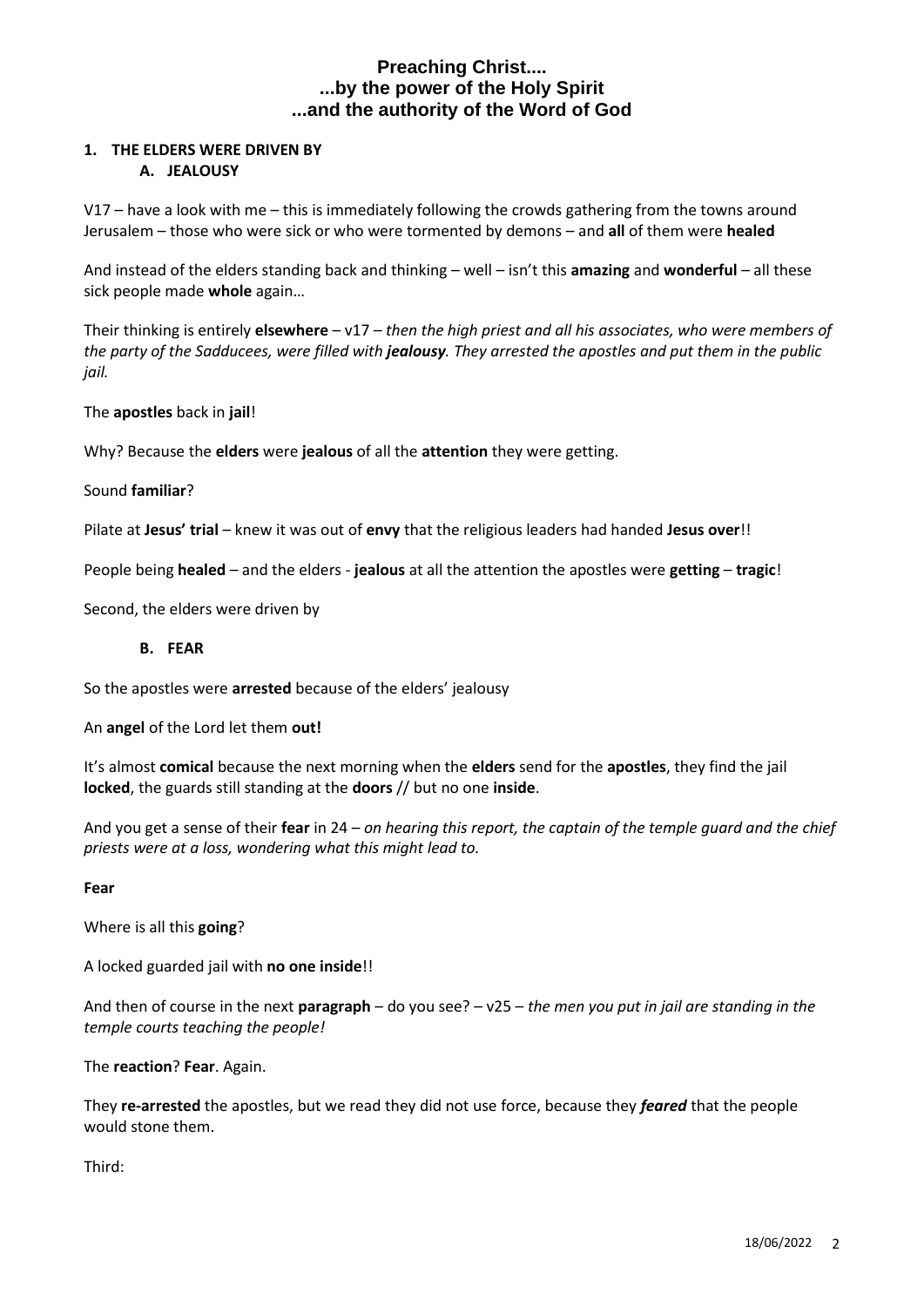### **C. GUILT**

On arrest the elders say to the apostles – hey – we told you not to teach about Jesus… v28b – *Yet you have filled Jerusalem with your teaching and are determined to make us guilty of this man's blood.*

They **feel** the **guilt**… and they realise what Peter has been saying from the outset…

Back in 2:33 – you **killed Jesus**…

3:13 – you **handed** Jesus **over**…

4:10 – **Jesus** – whom **you crucified**

Yes – the apostles *were* determined to point out the **guilt** of the religious leaders in Jesus' **death**

And so **again** – right **here** – Peter says – we can't keep **quiet** about Jesus… v30 *you killed him by hanging on a cross…*

And of course, what is the answer to the **guilt** that Peter consistently **points out**?

He's had the same message every **time**

You **killed** him – God **raised** him

2:38 – **repent** and be **baptised**, every one of you… for the **forgiveness** of your **sins**

3:19 **Repent** and turn to **God**, so that your **sins** may be **wiped out**

4:12 salvation is found in **no one else**… but **Jesus**

And here in chapter 5

You **killed** him – *God exalted him to his own right hand as Prince and Saviour that he might bring Israel to repentance and forgive their sins…*

Friends the **answer** to guilt is **repentance**

And the **response** to **repentance** is **forgiveness**

Will you just let that **sink in**?

Yes, they had **killed Jesus**

Yes, they **should** feel guilt – because they were **guilty**

But every time Peter confronts them this way – he also points to the **glorious solution**… **repentance**… **forgiveness**

Perhaps **some** here today, have that same sense of **guilt**

I remember as a 10 year old, being confronted many a time with the fact that I had not been treating **God** as **God**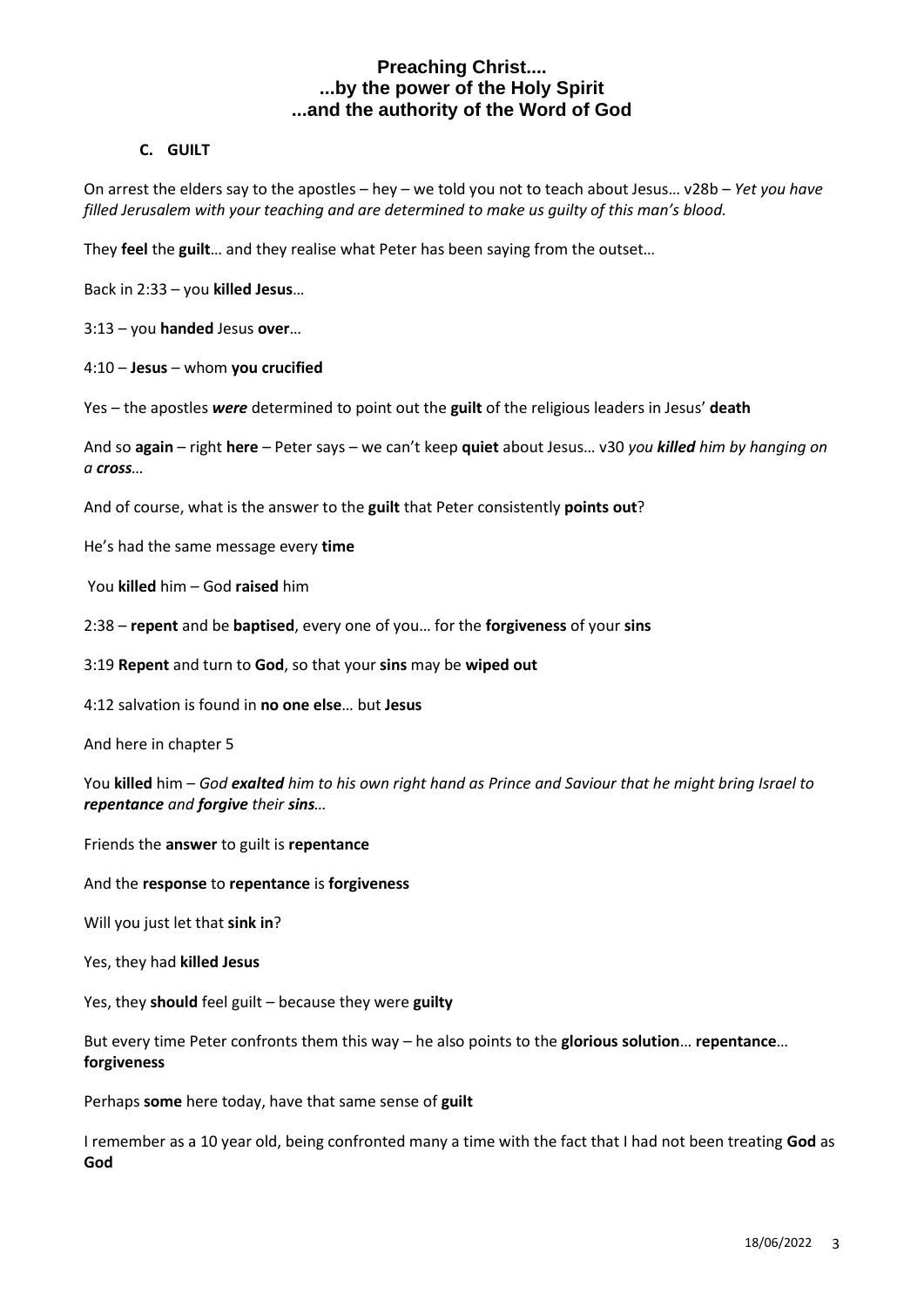The guilt I felt was **appropriate** because I was in fact **guilty** – of shutting God **out** – of living my **own way**

I was getting tired of **feeling** such **guilt**

It was a **burden. My stomach churned.**

And the **answer**?

**Glorious** – **wonderful relief** came – when I **repented!**

My **repentance** was met with **forgiveness**

And **forgiveness** was **sweet** and **wonderful** and **glorious**

If you feel **guilt** before **God** today – come – **repent** – admit your **guilt** – your **sin** – your **rebellion** – say "**I'm sorry**" – and **revel** in the sweet **relief** of the **forgiveness** which comes through Jesus' **death and resurrection**!

Fourth – the elders were driven by:

#### **D. ANGER**

When Peter once again explained their guilt – AND pointed out how that might be relieved... have a look with me in v33 at the response of the elders: *when they heard this, they were furious and wanted to put them to death*

How **annoying** is Jesus to some **people**!!

**Jealousy** – **fear** – **guilt** – **anger** – it's all **here**…

And all seen in **many** people **TODAY** as **well**…

Now I love the account here of a wise Pharisee named **Gamaliel** – who basically told the elders to **calm down** – and to realise that if this movement of the Christians was of **human** origin, it will **die off and fall away** - but if on the other hand it was from **God** – then **NOTHING** they could do would **stop** it!

Wise **words //**

And here we are 2,000 years later – still going… still **sharing** Jesus… so that **others** may have life

It hasn't died out… because it WAS **INDEED** FROM **GOD**!

And with **Gamaliel's** words, they still **flogged** the ap**o**stles – but let them **go** – v40

**Jealousy** – **fear** – **guilt** – **anger** – how **tragic** is the elders' ongoing **opposition** to Jesus… !

And what a **contrast** to the **apostles**

# **2. THE APOSTLES WERE DRIVEN BY**

# **A. NEW LIFE**

New life… did you notice the lovely phrase on the lips of the angel of the Lord who opened the doors of the jail?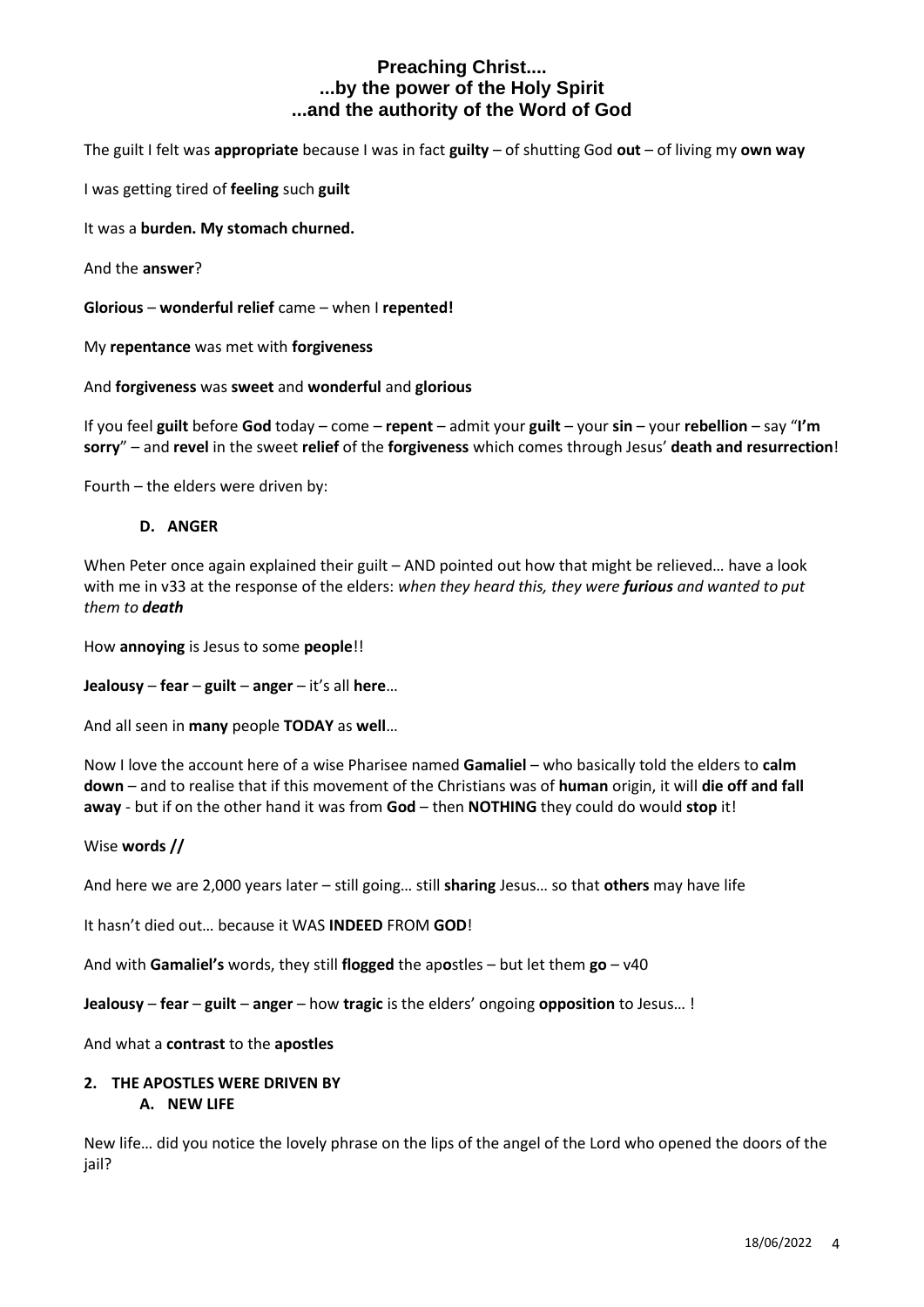V20 *– Go, stand in the temple courts –* that's really provocative isn't it – I love that - *Go, stand in the temple courts and tell the people all about this new life!*

The new life found in **relationship** with **Jesus**… who **died** but was now **resurrected** and who had sent his **Holy Spirit** into all **believers**….

The apostles **knew** this **new** life **themselves**

…and now **lived** to tell **others** all about this **new life**…

Oh **friends** – is that **you??** – is that me?? – are we **driven** by a **desire** to tell others about this **glorious, wonderful, beautiful new life found in Jesus? //**

Second, the disciples were driven by

#### **B. OBEDIENCE**

So remember – they got out of prison – went to the temple to teach – were **rearrested** – brought in – made to appear before the **Sanhedrin** to questioned by the **high priest** – who said in v28 – *we gave you strict orders not to teach in this name* (the name of Jesus) – *yet you have filled Jerusalem with your teaching….*

Their response> v29 *– we must obey God rather than human beings…*

They were driven by **obedience** to God – which when what God wants, clashes with the orders of the **authorities** – obedience to God, must take precedence over obedience to **them**! //

And so driven by that **obedience** – they will continue to tell others about the new life in Jesus.

They are also driven by their understanding of

#### **C. WHO JESUS IS**

We saw this before – they understand that God **raised Jesus**… and exalted him to his own **right hand** as **Prince** and **Saviour**…

When you **get** who **Jesus is** – when you really take that on board and honour him as **Prince** – **Lord of all** – and **Saviour** – the only one who can **save** from **sin** – then **that** understanding **drives** you

#### It puts everything into **perspective**

Yes the world is in a mess – **Ukraine** – **Nigeria** – Christians killed there in a bombing just last week –

…in our **own** nation – **economic** turmoil – many of our own **lives** – are in a **mess**

But we have **perspective** – **hope** – a grasp on **reality** – we understand that God is still on the **throne** – that Jesus is his **KING** – that there is **life** and **hope** in **Jesus**…

That **drives** us – **should** drive us – to be people of **hope** and life…!

Driven too by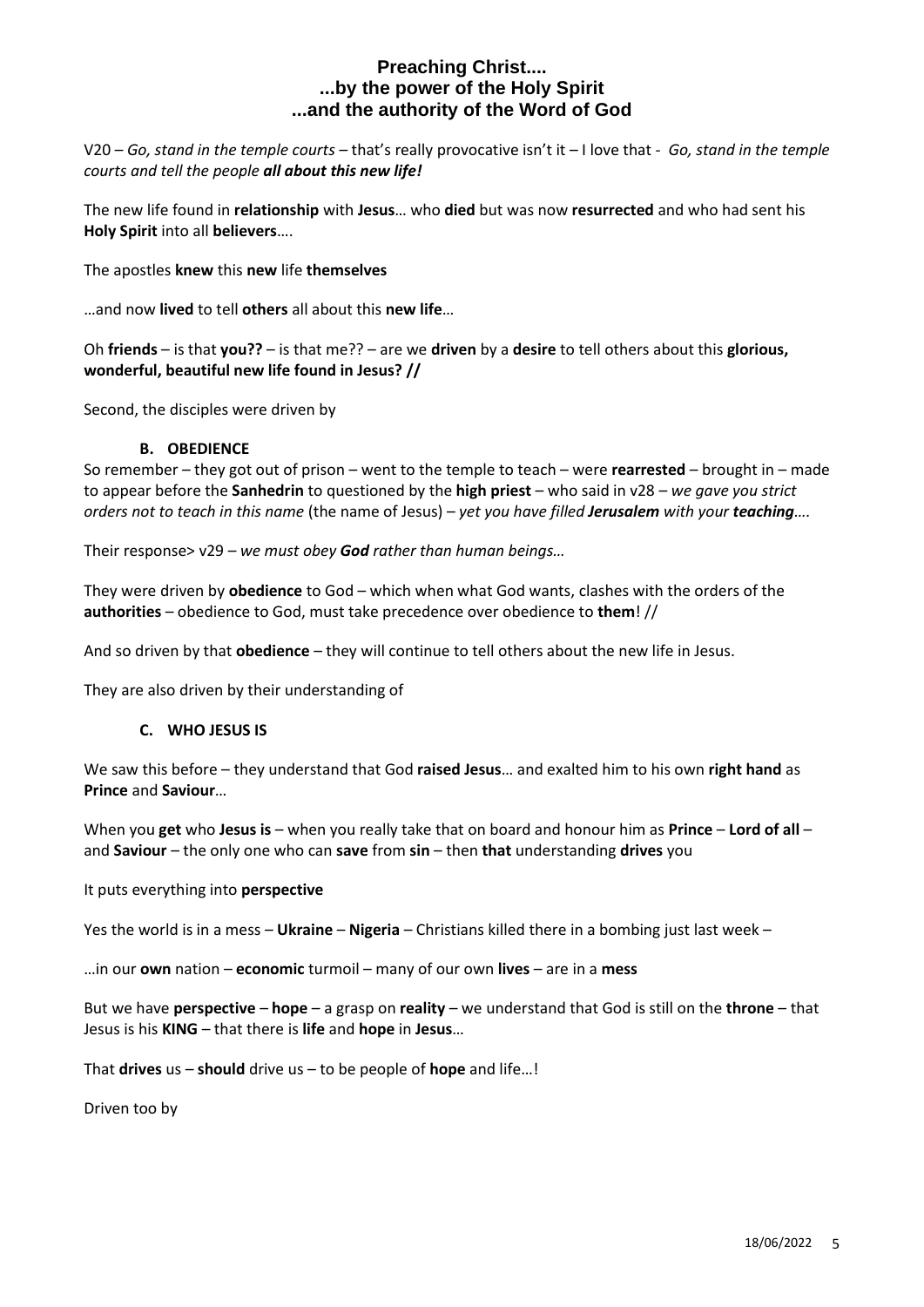### **D. JOY**

Did you notice the apostles' reaction to the flogging they receive?

V41 - *the apostles left the Sanhedrin, rejoicing because they had been counted worthy of suffering disgrace for the Name…* the Name of course – of **Jesus**!

**Rejoicing** – because they had been counted **worthy** of **suffering disgrace** for **Jesus**

Do we **get** this?

A **privilege** for **suffering for** Jesus – with **Jesus**!

That's **extraordinary**!!

If you've ever been given the slightest **hard time** because you trust Jesus – **ridicule** – **criticism** – **rejection** by **family** or friends - made **fun of** – did you consider that a **privilege**? Did it give you **joy**!? //

There's a lot for us to think about there isn't there?

…because we hold **back** on saying **anything** about Jesus – because we fear **all** those things… we don't count it a privilege – but something **awful** – **terrible** – to be **ribbed** – **mocked** – for **following** Jesus – let along **flogged**! //

We must **toughen up** – become more **bold** – more **courageous** – dare I say – **outrageous** - for **Jesus**…!

Finally as we finish – they were driven by

### **E. TELLING PEOPLE WHO JESUS IS**

V41 again - *the apostles left the Sanhedrin, rejoicing because they had been counted worthy of suffering disgrace for the Name…* then v42 – *Day after day, in the temple courts and from house to house, they never stopped teaching and proclaiming the good news that Jesus is the Messiah*

Don't you **love** this?

Neither their **jail** time, not their **second** arrest, not their **flogging**, nor being told **again** not to **speak** in the **name** of **Jesus**, **stopped** them!! //

They just kept **doing** what they were **doing**!!

…telling **people** the **good news** that Jesus is the **Messiah**. //

We are not the apostles

But we are Jesus' **disciples**… that is – we are **life-long followers of Jesus**… **learners**…

Continually bringing our **life** under his **Lordship**

And telling **others** the **good news** – **glorious** news – that Jesus is the **Messiah** – God's **promised** one who brings **life** – telling people all about this **new life** – telling people where **guilt** can be **wiped out** and **forgiveness found** – that has to be **central** to what we're **on about!**